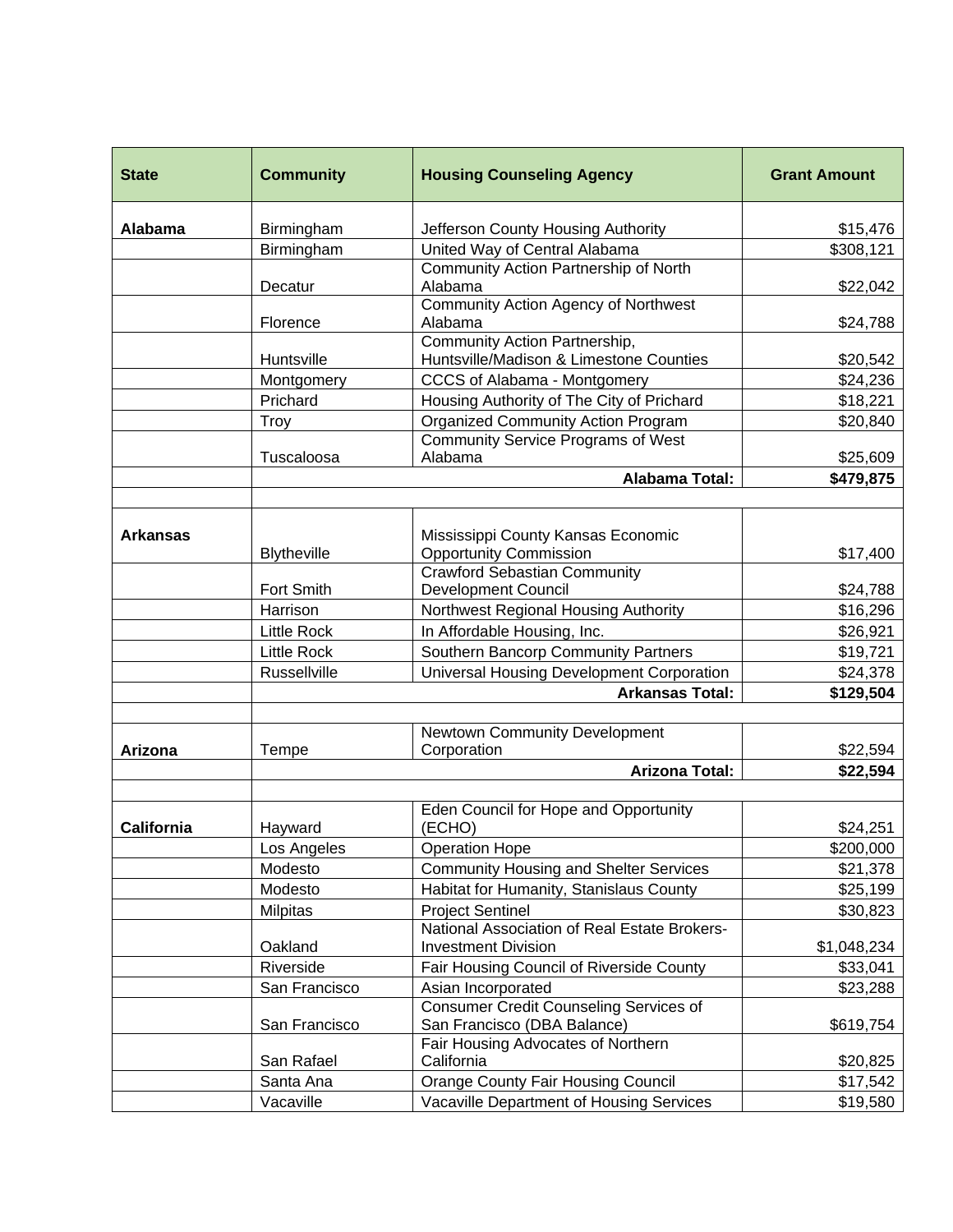|                                |                        | <b>Community Services and Employment</b>                          |              |
|--------------------------------|------------------------|-------------------------------------------------------------------|--------------|
|                                | Visalia                | Training                                                          | \$18,079     |
|                                | <b>West Sacramento</b> | Rural Community Assistance Corporation*                           | \$1,541,275  |
|                                |                        | <b>California Total:</b>                                          | \$3,643,265  |
|                                |                        |                                                                   |              |
| Colorado                       | Denver                 | Colorado Housing and Finance Authority                            | \$588,701    |
|                                |                        | <b>Colorado Total:</b>                                            | \$588,701    |
|                                |                        |                                                                   |              |
| <b>Connecticut</b>             | Hartford               | <b>Community Renewal Team</b>                                     | \$17,117     |
|                                | Rocky Hill             | <b>Connecticut Housing Finance Authority</b>                      | \$224,070    |
|                                |                        | <b>Connecticut Total:</b>                                         | \$241,187    |
|                                |                        |                                                                   |              |
| <b>District of</b><br>Columbia | Washington, DC         | <b>National CAPAC</b>                                             | \$709,815    |
|                                | Washington, DC         | National Community Reinvestment Coalition*                        | \$2,160,326  |
|                                | Washington, DC         | National Council of La Raza*                                      |              |
|                                | Washington, DC         | National Foundation for Credit Counseling                         | \$2,741,711  |
|                                |                        | Neighborhood Reinvestment Corp. (DBA                              | \$1,623,724  |
|                                | Washington, DC         | Neighborworks America)*                                           | \$4,080,158  |
|                                | Washington, DC         | Housing Counseling Services, Inc.                                 | \$77,205     |
|                                |                        | <b>DC Total:</b>                                                  | \$11,392,939 |
|                                |                        |                                                                   |              |
|                                |                        |                                                                   |              |
| <b>Delaware</b>                | Dover                  | Delaware State Housing Authority                                  | \$116,071    |
|                                |                        | <b>Delaware Total:</b>                                            | \$116,071    |
|                                |                        |                                                                   |              |
| <b>Florida</b>                 | Cape Coral             | <b>All-American Foreclosure Solutions</b>                         | \$20,132     |
|                                | Clearwater             | <b>Bright Community Trust</b>                                     | \$21,094     |
|                                |                        | Tampa Bay Community Development                                   |              |
|                                | Clearwater             | Corporation                                                       | \$25,340     |
|                                |                        | Adopt A Hurricane Family (DBA Crisis                              |              |
|                                | Davie                  | <b>Housing Solutions)</b>                                         | \$20,146     |
|                                | Daytona Beach          | Mid-Florida Housing Partnership<br>Lee County Housing Development | \$22,736     |
|                                | Fort Myers             | Corporation                                                       | \$18,079     |
|                                | <b>Fort Myers</b>      | Affordable Homeownership Foundation, Inc.                         | \$20,953     |
|                                |                        | Home Ownership Resource Center of Lee                             |              |
|                                | Fort Myers             | County                                                            | \$18,900     |
|                                | Jacksonville           | Habitat for Humanity of Jacksonville                              | \$19,042     |
|                                | Jacksonville           | Jacksonville Area Legal Aid                                       | \$22,736     |
|                                | Lauderdale Lakes       | <b>Broward County Housing Authority</b>                           | \$23,415     |
|                                | Lighthouse Point       | Debt Management Credit Counseling Corp.                           | \$124,970    |
|                                | Lake Alfred            | The Agriculture and Labor Program                                 | \$17,527     |
|                                | Melbourne              | <b>Community Housing Initiative</b>                               | \$23,147     |
|                                | Miami Beach            | Miami Beach Community Development Corp                            | \$14,655     |
|                                | Ocala                  | Ocala Housing Authority                                           | \$28,370     |
|                                |                        | Opa-Locka Community Development                                   |              |
|                                | Opa Locka              | Corporation                                                       | \$23,005     |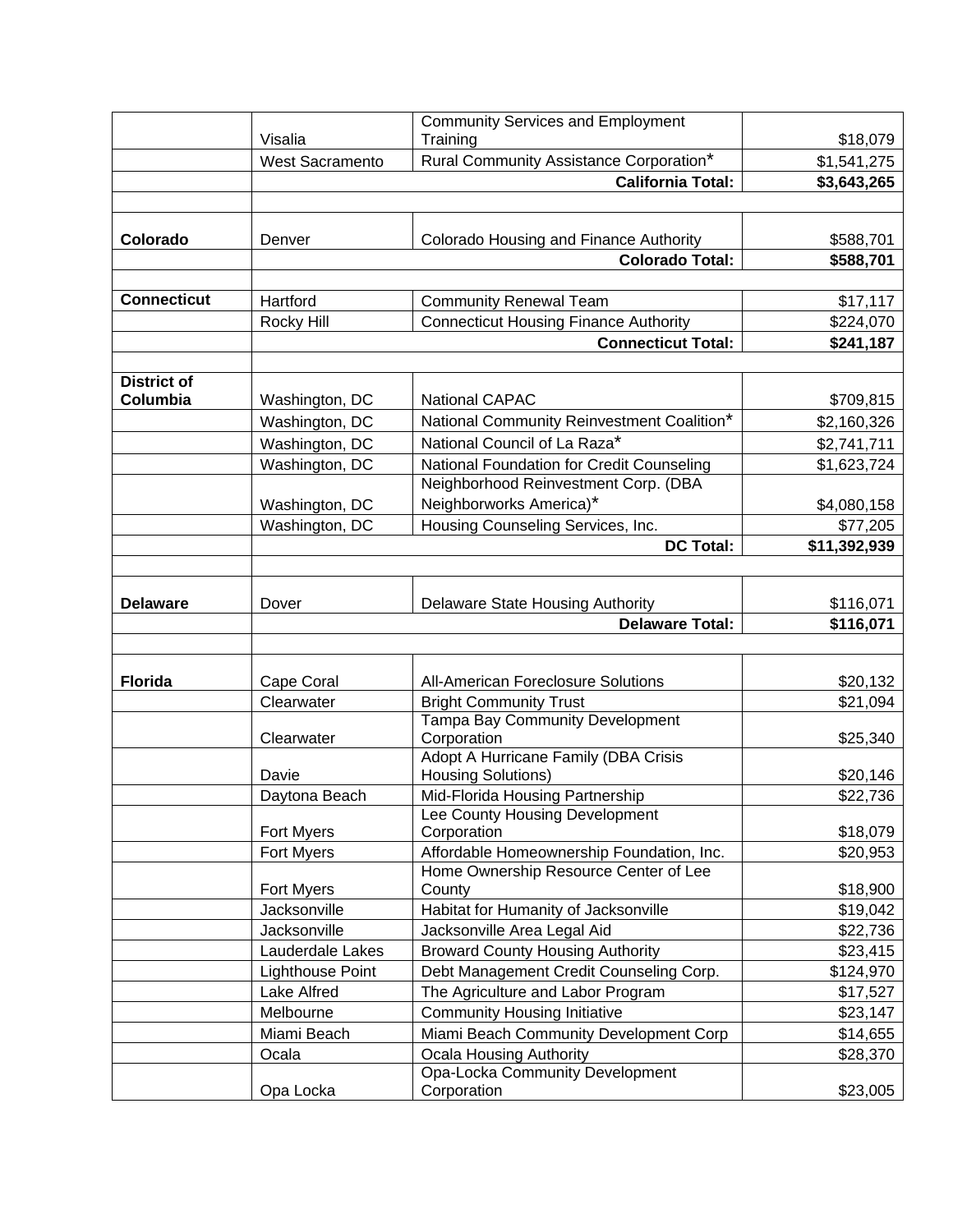|                 | Pensacola       | Community Enterprise Investments, Inc.                                        | \$22,453    |
|-----------------|-----------------|-------------------------------------------------------------------------------|-------------|
|                 | Plantation      | <b>Consolidated Credit Solutions</b>                                          | \$46,737    |
|                 | Port Charlotte  | <b>Comprehensive Housing Resources</b>                                        | \$20,825    |
|                 | Sarasota        | <b>Manatee Community Action Agency</b>                                        | \$20,811    |
|                 | Tampa           | Solita's House, Inc.                                                          | \$26,161    |
|                 |                 | <b>Credit Card Management Services (DBA</b>                                   |             |
|                 | West Palm Beach | Debthelper.Com)                                                               | \$198,435   |
|                 | West Palm Beach | West Palm Beach Housing Authority                                             | \$23,415    |
|                 |                 | <b>Florida Total:</b>                                                         | \$823,084   |
|                 |                 |                                                                               |             |
|                 |                 | Area Committee to Improve Opportunities                                       |             |
| Georgia         | Athens          | <b>Now</b>                                                                    | \$20,542    |
|                 | Atlanta         | Georgia Housing and Finance Authority<br><b>Summech Community Development</b> | \$570,000   |
|                 | Atlanta         | Corporation                                                                   | \$23,623    |
|                 | Griffin         | <b>Affordable Housing Enterprises</b>                                         | \$21,363    |
|                 | Jefferson       | <b>Home Development Resources</b>                                             | \$15,886    |
|                 |                 | Appalachian Housing and Redevelopment                                         |             |
|                 | Rome            | Corporation                                                                   | \$14,655    |
|                 |                 | Economic Opportunity for Savannah                                             |             |
|                 | Savannah        | Chatham County Area                                                           | \$19,594    |
|                 | Stone Mountain  | Refugee Family Assistance Program                                             | \$21,915    |
|                 |                 | <b>Georgia Total:</b>                                                         | \$707,578   |
|                 |                 |                                                                               |             |
| lowa            | Davenport       | <b>United Neighbors</b>                                                       | \$18,348    |
|                 | Des Moines      | Home Opportunities Made Easy (Home)                                           | \$21,221    |
|                 | Dubuque         | Eastern Iowa Regional Housing Authority                                       | \$22,250    |
|                 | Muscatine       | Muscatine Municipal Housing Agency                                            | \$21,632    |
|                 | Sioux City      | <b>Center for Siouxland</b>                                                   | \$27,534    |
|                 | Waterloo        | <b>Family Management Financial Solutions</b>                                  | \$23,496    |
|                 |                 | <b>Iowa Total:</b>                                                            | \$134,481   |
| Idaho           |                 |                                                                               |             |
|                 | Boise, Id       | Idaho Housing and Finance Association                                         | \$267,723   |
|                 |                 | <b>Idaho Total:</b>                                                           | \$267,723   |
|                 |                 |                                                                               |             |
| <b>Illinois</b> | Carlinville     | Macoupin County Housing Authority                                             | \$18,348    |
|                 | Chicago         | <b>Housing Action Illinois</b>                                                | \$820,030   |
|                 | Chicago         | Latin United Community Housing Association                                    | \$25,000    |
|                 |                 | Smart Money Housing Aka Smart Women                                           |             |
|                 | Chicago         | <b>Smart Money</b>                                                            | \$41,975    |
|                 |                 | <b>Total Resource Community Development</b>                                   |             |
|                 | Chicago         | Organization<br>Community Investment Corporation of                           | \$22,609    |
|                 | Decatur         | Decatur                                                                       | \$21,221    |
|                 | Grayslake       | Lake County Housing Authority                                                 | \$23,684    |
|                 | Joliet          | Will County Center for Community Concerns                                     | \$32,398    |
|                 | Springfield     | Springfield Housing Authority                                                 | \$14,655    |
|                 | Winnetka        | <b>Open Communities</b>                                                       | \$17,259    |
|                 |                 | <b>Illinois Total:</b>                                                        | \$1,037,179 |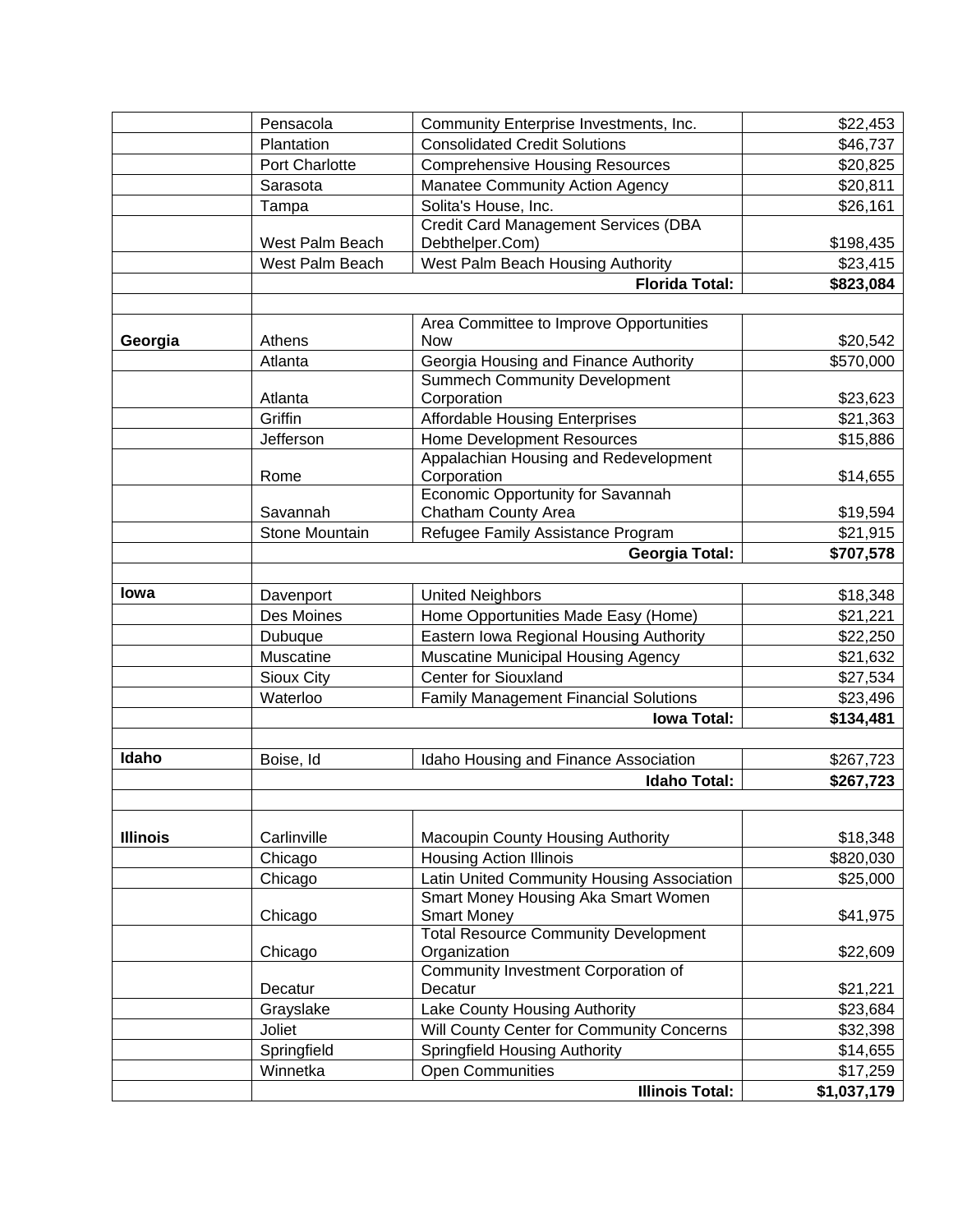| City of Bloomington - Housing and<br>Indiana<br>Neighborhood Development (HAND)<br>Bloomington<br>\$25,675<br>Community Action Program of Evansville &<br>Vanderburgh County<br>Evansville<br>\$21,915<br>Hoosier Uplands Economic Development<br>Mitchell<br>Corporation<br>\$24,378<br>Muncie Home Ownership and Development<br>Center<br>Muncie<br>\$21,363<br>The Affordable Housing Corporation of<br>Marion<br>Marion<br>\$26,982<br><b>Tell City</b><br><b>Lincoln Hills Development Corporation</b><br>\$22,453<br><b>Indiana Total:</b><br>\$142,766<br>Housing Assistance and Development<br><b>Services</b><br>Kentucky<br><b>Bowling Green</b><br>\$20,953<br><b>Bowling Green</b><br>Live the Dream Development<br>\$17,117<br>Campbellsville Housing and Redevelopment<br>Campbellsville<br>Authority<br>\$11,970<br>Frankfort<br>Kentucky Housing Corporation<br>\$357,292<br><b>KCEOC Community Action Partnership</b><br>\$20,684<br>Gray<br><b>Kentucky Total:</b><br>\$428,016<br>Louisiana<br><b>Baton Rouge</b><br>Louisiana Housing Corporation<br>\$580,191<br>Saint Martin, Iberia, Fayette Community<br>Action<br>Lafayette<br>\$20,132<br><b>Louisiana Total:</b><br>\$600,323<br><b>Massachusetts</b><br>Citizens' Housing and Planning Association<br>\$801,584<br><b>Boston</b><br>Neighborhood Stabilization Corporation<br>(NACA Counseling Subsidiary)<br><b>Boston</b><br>\$1,717,297<br>The Housing Partnership Network<br>\$987,136<br><b>Boston</b><br><b>Boston</b><br>Action for Boston Community Development<br>\$29,166<br>Chelsea<br><b>Chelsea Restoration Corporation</b><br>\$21,646<br><b>Fall River</b><br>Catholic Social Services - Fall River<br>\$17,117<br><b>Community Service Network</b><br>\$20,750<br>Stoneham<br>Pro-Home.<br>Taunton<br>\$24,236<br>Worcester<br><b>RCAP Solutions.</b><br>\$23,967<br><b>Massachusetts Total:</b><br>\$3,642,899<br>Arundel Community Development Service,<br>Annapolis<br><b>Maryland</b><br>\$25,340<br>Inc.<br><b>Garwyn Oaks Northwest Housing Resource</b><br><b>Baltimore</b><br>\$23,005<br>Center<br><b>Bel Air</b><br><b>Harford County Housing Agency</b><br>\$26,906<br>Frederick<br><b>Frederick Community Action Agency</b><br>\$27,869<br>Maryland Rural Development Corporation<br>Greensboro<br>\$20,400<br>Housing Initiative Partnership. ("Hip")<br>Hyattsville<br>\$33,786<br>Hagerstown Neighborhood Development<br>Hagerstown<br>Partnership<br>\$23,826 |  |  |
|---------------------------------------------------------------------------------------------------------------------------------------------------------------------------------------------------------------------------------------------------------------------------------------------------------------------------------------------------------------------------------------------------------------------------------------------------------------------------------------------------------------------------------------------------------------------------------------------------------------------------------------------------------------------------------------------------------------------------------------------------------------------------------------------------------------------------------------------------------------------------------------------------------------------------------------------------------------------------------------------------------------------------------------------------------------------------------------------------------------------------------------------------------------------------------------------------------------------------------------------------------------------------------------------------------------------------------------------------------------------------------------------------------------------------------------------------------------------------------------------------------------------------------------------------------------------------------------------------------------------------------------------------------------------------------------------------------------------------------------------------------------------------------------------------------------------------------------------------------------------------------------------------------------------------------------------------------------------------------------------------------------------------------------------------------------------------------------------------------------------------------------------------------------------------------------------------------------------------------------------------------------------------------------------------------------------------------------------------------------------------------------------------------------------------------------------------------------------------|--|--|
|                                                                                                                                                                                                                                                                                                                                                                                                                                                                                                                                                                                                                                                                                                                                                                                                                                                                                                                                                                                                                                                                                                                                                                                                                                                                                                                                                                                                                                                                                                                                                                                                                                                                                                                                                                                                                                                                                                                                                                                                                                                                                                                                                                                                                                                                                                                                                                                                                                                                           |  |  |
|                                                                                                                                                                                                                                                                                                                                                                                                                                                                                                                                                                                                                                                                                                                                                                                                                                                                                                                                                                                                                                                                                                                                                                                                                                                                                                                                                                                                                                                                                                                                                                                                                                                                                                                                                                                                                                                                                                                                                                                                                                                                                                                                                                                                                                                                                                                                                                                                                                                                           |  |  |
|                                                                                                                                                                                                                                                                                                                                                                                                                                                                                                                                                                                                                                                                                                                                                                                                                                                                                                                                                                                                                                                                                                                                                                                                                                                                                                                                                                                                                                                                                                                                                                                                                                                                                                                                                                                                                                                                                                                                                                                                                                                                                                                                                                                                                                                                                                                                                                                                                                                                           |  |  |
|                                                                                                                                                                                                                                                                                                                                                                                                                                                                                                                                                                                                                                                                                                                                                                                                                                                                                                                                                                                                                                                                                                                                                                                                                                                                                                                                                                                                                                                                                                                                                                                                                                                                                                                                                                                                                                                                                                                                                                                                                                                                                                                                                                                                                                                                                                                                                                                                                                                                           |  |  |
|                                                                                                                                                                                                                                                                                                                                                                                                                                                                                                                                                                                                                                                                                                                                                                                                                                                                                                                                                                                                                                                                                                                                                                                                                                                                                                                                                                                                                                                                                                                                                                                                                                                                                                                                                                                                                                                                                                                                                                                                                                                                                                                                                                                                                                                                                                                                                                                                                                                                           |  |  |
|                                                                                                                                                                                                                                                                                                                                                                                                                                                                                                                                                                                                                                                                                                                                                                                                                                                                                                                                                                                                                                                                                                                                                                                                                                                                                                                                                                                                                                                                                                                                                                                                                                                                                                                                                                                                                                                                                                                                                                                                                                                                                                                                                                                                                                                                                                                                                                                                                                                                           |  |  |
|                                                                                                                                                                                                                                                                                                                                                                                                                                                                                                                                                                                                                                                                                                                                                                                                                                                                                                                                                                                                                                                                                                                                                                                                                                                                                                                                                                                                                                                                                                                                                                                                                                                                                                                                                                                                                                                                                                                                                                                                                                                                                                                                                                                                                                                                                                                                                                                                                                                                           |  |  |
|                                                                                                                                                                                                                                                                                                                                                                                                                                                                                                                                                                                                                                                                                                                                                                                                                                                                                                                                                                                                                                                                                                                                                                                                                                                                                                                                                                                                                                                                                                                                                                                                                                                                                                                                                                                                                                                                                                                                                                                                                                                                                                                                                                                                                                                                                                                                                                                                                                                                           |  |  |
|                                                                                                                                                                                                                                                                                                                                                                                                                                                                                                                                                                                                                                                                                                                                                                                                                                                                                                                                                                                                                                                                                                                                                                                                                                                                                                                                                                                                                                                                                                                                                                                                                                                                                                                                                                                                                                                                                                                                                                                                                                                                                                                                                                                                                                                                                                                                                                                                                                                                           |  |  |
|                                                                                                                                                                                                                                                                                                                                                                                                                                                                                                                                                                                                                                                                                                                                                                                                                                                                                                                                                                                                                                                                                                                                                                                                                                                                                                                                                                                                                                                                                                                                                                                                                                                                                                                                                                                                                                                                                                                                                                                                                                                                                                                                                                                                                                                                                                                                                                                                                                                                           |  |  |
|                                                                                                                                                                                                                                                                                                                                                                                                                                                                                                                                                                                                                                                                                                                                                                                                                                                                                                                                                                                                                                                                                                                                                                                                                                                                                                                                                                                                                                                                                                                                                                                                                                                                                                                                                                                                                                                                                                                                                                                                                                                                                                                                                                                                                                                                                                                                                                                                                                                                           |  |  |
|                                                                                                                                                                                                                                                                                                                                                                                                                                                                                                                                                                                                                                                                                                                                                                                                                                                                                                                                                                                                                                                                                                                                                                                                                                                                                                                                                                                                                                                                                                                                                                                                                                                                                                                                                                                                                                                                                                                                                                                                                                                                                                                                                                                                                                                                                                                                                                                                                                                                           |  |  |
|                                                                                                                                                                                                                                                                                                                                                                                                                                                                                                                                                                                                                                                                                                                                                                                                                                                                                                                                                                                                                                                                                                                                                                                                                                                                                                                                                                                                                                                                                                                                                                                                                                                                                                                                                                                                                                                                                                                                                                                                                                                                                                                                                                                                                                                                                                                                                                                                                                                                           |  |  |
|                                                                                                                                                                                                                                                                                                                                                                                                                                                                                                                                                                                                                                                                                                                                                                                                                                                                                                                                                                                                                                                                                                                                                                                                                                                                                                                                                                                                                                                                                                                                                                                                                                                                                                                                                                                                                                                                                                                                                                                                                                                                                                                                                                                                                                                                                                                                                                                                                                                                           |  |  |
|                                                                                                                                                                                                                                                                                                                                                                                                                                                                                                                                                                                                                                                                                                                                                                                                                                                                                                                                                                                                                                                                                                                                                                                                                                                                                                                                                                                                                                                                                                                                                                                                                                                                                                                                                                                                                                                                                                                                                                                                                                                                                                                                                                                                                                                                                                                                                                                                                                                                           |  |  |
|                                                                                                                                                                                                                                                                                                                                                                                                                                                                                                                                                                                                                                                                                                                                                                                                                                                                                                                                                                                                                                                                                                                                                                                                                                                                                                                                                                                                                                                                                                                                                                                                                                                                                                                                                                                                                                                                                                                                                                                                                                                                                                                                                                                                                                                                                                                                                                                                                                                                           |  |  |
|                                                                                                                                                                                                                                                                                                                                                                                                                                                                                                                                                                                                                                                                                                                                                                                                                                                                                                                                                                                                                                                                                                                                                                                                                                                                                                                                                                                                                                                                                                                                                                                                                                                                                                                                                                                                                                                                                                                                                                                                                                                                                                                                                                                                                                                                                                                                                                                                                                                                           |  |  |
|                                                                                                                                                                                                                                                                                                                                                                                                                                                                                                                                                                                                                                                                                                                                                                                                                                                                                                                                                                                                                                                                                                                                                                                                                                                                                                                                                                                                                                                                                                                                                                                                                                                                                                                                                                                                                                                                                                                                                                                                                                                                                                                                                                                                                                                                                                                                                                                                                                                                           |  |  |
|                                                                                                                                                                                                                                                                                                                                                                                                                                                                                                                                                                                                                                                                                                                                                                                                                                                                                                                                                                                                                                                                                                                                                                                                                                                                                                                                                                                                                                                                                                                                                                                                                                                                                                                                                                                                                                                                                                                                                                                                                                                                                                                                                                                                                                                                                                                                                                                                                                                                           |  |  |
|                                                                                                                                                                                                                                                                                                                                                                                                                                                                                                                                                                                                                                                                                                                                                                                                                                                                                                                                                                                                                                                                                                                                                                                                                                                                                                                                                                                                                                                                                                                                                                                                                                                                                                                                                                                                                                                                                                                                                                                                                                                                                                                                                                                                                                                                                                                                                                                                                                                                           |  |  |
|                                                                                                                                                                                                                                                                                                                                                                                                                                                                                                                                                                                                                                                                                                                                                                                                                                                                                                                                                                                                                                                                                                                                                                                                                                                                                                                                                                                                                                                                                                                                                                                                                                                                                                                                                                                                                                                                                                                                                                                                                                                                                                                                                                                                                                                                                                                                                                                                                                                                           |  |  |
|                                                                                                                                                                                                                                                                                                                                                                                                                                                                                                                                                                                                                                                                                                                                                                                                                                                                                                                                                                                                                                                                                                                                                                                                                                                                                                                                                                                                                                                                                                                                                                                                                                                                                                                                                                                                                                                                                                                                                                                                                                                                                                                                                                                                                                                                                                                                                                                                                                                                           |  |  |
|                                                                                                                                                                                                                                                                                                                                                                                                                                                                                                                                                                                                                                                                                                                                                                                                                                                                                                                                                                                                                                                                                                                                                                                                                                                                                                                                                                                                                                                                                                                                                                                                                                                                                                                                                                                                                                                                                                                                                                                                                                                                                                                                                                                                                                                                                                                                                                                                                                                                           |  |  |
|                                                                                                                                                                                                                                                                                                                                                                                                                                                                                                                                                                                                                                                                                                                                                                                                                                                                                                                                                                                                                                                                                                                                                                                                                                                                                                                                                                                                                                                                                                                                                                                                                                                                                                                                                                                                                                                                                                                                                                                                                                                                                                                                                                                                                                                                                                                                                                                                                                                                           |  |  |
|                                                                                                                                                                                                                                                                                                                                                                                                                                                                                                                                                                                                                                                                                                                                                                                                                                                                                                                                                                                                                                                                                                                                                                                                                                                                                                                                                                                                                                                                                                                                                                                                                                                                                                                                                                                                                                                                                                                                                                                                                                                                                                                                                                                                                                                                                                                                                                                                                                                                           |  |  |
|                                                                                                                                                                                                                                                                                                                                                                                                                                                                                                                                                                                                                                                                                                                                                                                                                                                                                                                                                                                                                                                                                                                                                                                                                                                                                                                                                                                                                                                                                                                                                                                                                                                                                                                                                                                                                                                                                                                                                                                                                                                                                                                                                                                                                                                                                                                                                                                                                                                                           |  |  |
|                                                                                                                                                                                                                                                                                                                                                                                                                                                                                                                                                                                                                                                                                                                                                                                                                                                                                                                                                                                                                                                                                                                                                                                                                                                                                                                                                                                                                                                                                                                                                                                                                                                                                                                                                                                                                                                                                                                                                                                                                                                                                                                                                                                                                                                                                                                                                                                                                                                                           |  |  |
|                                                                                                                                                                                                                                                                                                                                                                                                                                                                                                                                                                                                                                                                                                                                                                                                                                                                                                                                                                                                                                                                                                                                                                                                                                                                                                                                                                                                                                                                                                                                                                                                                                                                                                                                                                                                                                                                                                                                                                                                                                                                                                                                                                                                                                                                                                                                                                                                                                                                           |  |  |
|                                                                                                                                                                                                                                                                                                                                                                                                                                                                                                                                                                                                                                                                                                                                                                                                                                                                                                                                                                                                                                                                                                                                                                                                                                                                                                                                                                                                                                                                                                                                                                                                                                                                                                                                                                                                                                                                                                                                                                                                                                                                                                                                                                                                                                                                                                                                                                                                                                                                           |  |  |
|                                                                                                                                                                                                                                                                                                                                                                                                                                                                                                                                                                                                                                                                                                                                                                                                                                                                                                                                                                                                                                                                                                                                                                                                                                                                                                                                                                                                                                                                                                                                                                                                                                                                                                                                                                                                                                                                                                                                                                                                                                                                                                                                                                                                                                                                                                                                                                                                                                                                           |  |  |
|                                                                                                                                                                                                                                                                                                                                                                                                                                                                                                                                                                                                                                                                                                                                                                                                                                                                                                                                                                                                                                                                                                                                                                                                                                                                                                                                                                                                                                                                                                                                                                                                                                                                                                                                                                                                                                                                                                                                                                                                                                                                                                                                                                                                                                                                                                                                                                                                                                                                           |  |  |
|                                                                                                                                                                                                                                                                                                                                                                                                                                                                                                                                                                                                                                                                                                                                                                                                                                                                                                                                                                                                                                                                                                                                                                                                                                                                                                                                                                                                                                                                                                                                                                                                                                                                                                                                                                                                                                                                                                                                                                                                                                                                                                                                                                                                                                                                                                                                                                                                                                                                           |  |  |
|                                                                                                                                                                                                                                                                                                                                                                                                                                                                                                                                                                                                                                                                                                                                                                                                                                                                                                                                                                                                                                                                                                                                                                                                                                                                                                                                                                                                                                                                                                                                                                                                                                                                                                                                                                                                                                                                                                                                                                                                                                                                                                                                                                                                                                                                                                                                                                                                                                                                           |  |  |
|                                                                                                                                                                                                                                                                                                                                                                                                                                                                                                                                                                                                                                                                                                                                                                                                                                                                                                                                                                                                                                                                                                                                                                                                                                                                                                                                                                                                                                                                                                                                                                                                                                                                                                                                                                                                                                                                                                                                                                                                                                                                                                                                                                                                                                                                                                                                                                                                                                                                           |  |  |
|                                                                                                                                                                                                                                                                                                                                                                                                                                                                                                                                                                                                                                                                                                                                                                                                                                                                                                                                                                                                                                                                                                                                                                                                                                                                                                                                                                                                                                                                                                                                                                                                                                                                                                                                                                                                                                                                                                                                                                                                                                                                                                                                                                                                                                                                                                                                                                                                                                                                           |  |  |
|                                                                                                                                                                                                                                                                                                                                                                                                                                                                                                                                                                                                                                                                                                                                                                                                                                                                                                                                                                                                                                                                                                                                                                                                                                                                                                                                                                                                                                                                                                                                                                                                                                                                                                                                                                                                                                                                                                                                                                                                                                                                                                                                                                                                                                                                                                                                                                                                                                                                           |  |  |
|                                                                                                                                                                                                                                                                                                                                                                                                                                                                                                                                                                                                                                                                                                                                                                                                                                                                                                                                                                                                                                                                                                                                                                                                                                                                                                                                                                                                                                                                                                                                                                                                                                                                                                                                                                                                                                                                                                                                                                                                                                                                                                                                                                                                                                                                                                                                                                                                                                                                           |  |  |
|                                                                                                                                                                                                                                                                                                                                                                                                                                                                                                                                                                                                                                                                                                                                                                                                                                                                                                                                                                                                                                                                                                                                                                                                                                                                                                                                                                                                                                                                                                                                                                                                                                                                                                                                                                                                                                                                                                                                                                                                                                                                                                                                                                                                                                                                                                                                                                                                                                                                           |  |  |
|                                                                                                                                                                                                                                                                                                                                                                                                                                                                                                                                                                                                                                                                                                                                                                                                                                                                                                                                                                                                                                                                                                                                                                                                                                                                                                                                                                                                                                                                                                                                                                                                                                                                                                                                                                                                                                                                                                                                                                                                                                                                                                                                                                                                                                                                                                                                                                                                                                                                           |  |  |
|                                                                                                                                                                                                                                                                                                                                                                                                                                                                                                                                                                                                                                                                                                                                                                                                                                                                                                                                                                                                                                                                                                                                                                                                                                                                                                                                                                                                                                                                                                                                                                                                                                                                                                                                                                                                                                                                                                                                                                                                                                                                                                                                                                                                                                                                                                                                                                                                                                                                           |  |  |
|                                                                                                                                                                                                                                                                                                                                                                                                                                                                                                                                                                                                                                                                                                                                                                                                                                                                                                                                                                                                                                                                                                                                                                                                                                                                                                                                                                                                                                                                                                                                                                                                                                                                                                                                                                                                                                                                                                                                                                                                                                                                                                                                                                                                                                                                                                                                                                                                                                                                           |  |  |
|                                                                                                                                                                                                                                                                                                                                                                                                                                                                                                                                                                                                                                                                                                                                                                                                                                                                                                                                                                                                                                                                                                                                                                                                                                                                                                                                                                                                                                                                                                                                                                                                                                                                                                                                                                                                                                                                                                                                                                                                                                                                                                                                                                                                                                                                                                                                                                                                                                                                           |  |  |
|                                                                                                                                                                                                                                                                                                                                                                                                                                                                                                                                                                                                                                                                                                                                                                                                                                                                                                                                                                                                                                                                                                                                                                                                                                                                                                                                                                                                                                                                                                                                                                                                                                                                                                                                                                                                                                                                                                                                                                                                                                                                                                                                                                                                                                                                                                                                                                                                                                                                           |  |  |
|                                                                                                                                                                                                                                                                                                                                                                                                                                                                                                                                                                                                                                                                                                                                                                                                                                                                                                                                                                                                                                                                                                                                                                                                                                                                                                                                                                                                                                                                                                                                                                                                                                                                                                                                                                                                                                                                                                                                                                                                                                                                                                                                                                                                                                                                                                                                                                                                                                                                           |  |  |
|                                                                                                                                                                                                                                                                                                                                                                                                                                                                                                                                                                                                                                                                                                                                                                                                                                                                                                                                                                                                                                                                                                                                                                                                                                                                                                                                                                                                                                                                                                                                                                                                                                                                                                                                                                                                                                                                                                                                                                                                                                                                                                                                                                                                                                                                                                                                                                                                                                                                           |  |  |
|                                                                                                                                                                                                                                                                                                                                                                                                                                                                                                                                                                                                                                                                                                                                                                                                                                                                                                                                                                                                                                                                                                                                                                                                                                                                                                                                                                                                                                                                                                                                                                                                                                                                                                                                                                                                                                                                                                                                                                                                                                                                                                                                                                                                                                                                                                                                                                                                                                                                           |  |  |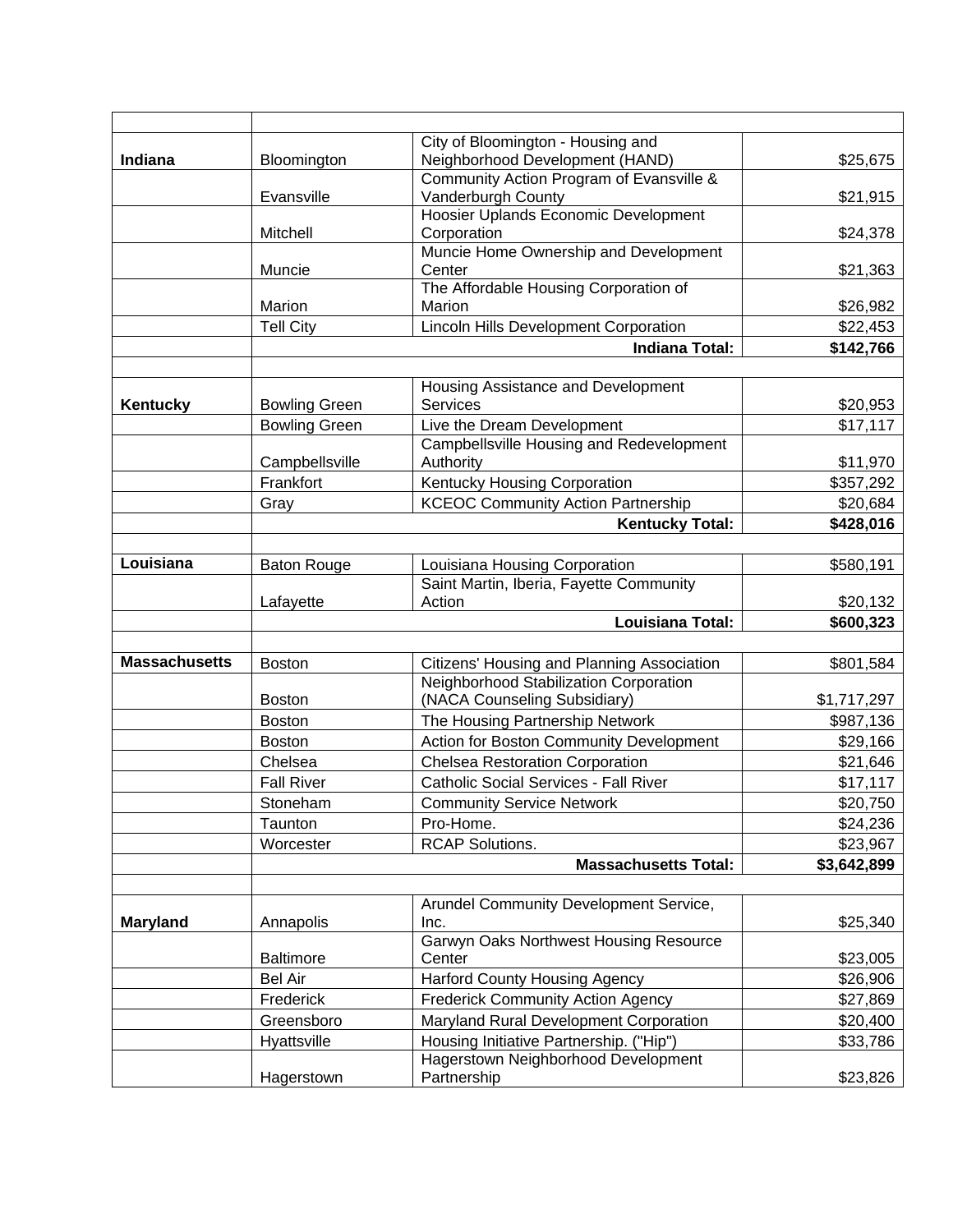| Council<br>Hagerstown<br>Southern Maryland Tri-County Community<br>Action<br>Hughesville<br>\$25,609<br>Joppa<br>Home Partnership<br>\$19,990<br>Oakland<br><b>Garrett County Community Action Committee</b><br>\$26,855<br>Homefree - U S A<br>Riverdale<br>\$2,207,859<br>Salisbury<br>Shore UP! Inc.<br><b>Windsor Mill</b><br><b>Diversified Housing Development</b><br><b>Maryland Total:</b><br><b>Maine</b><br>Augusta<br>Maine State Housing Authority<br>\$178,000<br>Midcoast Maine Community Action<br>\$22,057<br><b>Bath</b><br><b>Maine Total:</b><br>\$200,057<br>Bay Area Housing (DBA Community Home<br>Solutions)<br><b>Michigan</b><br>\$23,826<br>Bay City<br>Housing Services Mid-Michigan (Formerly<br>Housing Services for Eaton County)<br>Charlotte<br>\$24,930<br>Farmington Hills<br>Greenpath<br>\$2,494,258<br><b>NCCS Center for Nonprofit Housing</b><br>Fremont<br>\$14,655<br><b>Grand Rapids</b><br><b>Grand Rapids Urban League</b><br>\$19,863<br><b>Community Action Agency</b><br>\$31,025<br>Jackson<br>Michigan State Housing Development<br>\$565,182<br>Lansing<br>Authority<br>Oakland County Housing Counseling<br>Pontiac<br>\$31,771<br>Oakland Livingston Human Service Agency<br>Pontiac<br>\$21,632<br>Northwest Michigan Community Action<br><b>Traverse City</b><br>Agency<br>\$26,982<br><b>Community Housing Network</b><br>\$21,221<br>Troy<br><b>Michigan Total:</b><br>\$3,275,345<br>Homeownership Preservation Foundation<br><b>Minnesota</b><br>Minneapolis<br>\$1,121,052<br>African Development Center of Minnesota<br>\$19,863<br>Minneapolis<br>Saint Paul<br>Minnesota Homeownership Center<br>\$737,570<br>Saint Cloud<br>Catholic Charities Diocese of St. Cloud<br>\$20,000<br>Saint Paul<br>Southern Minnesota Regional Legal Services<br>\$29,870<br>Community Action Partnership of Hennepin<br>St Louis Park<br>County<br>\$37,277<br><b>Minnesota Total:</b><br>\$1,965,632<br><b>Missouri</b><br>Independence<br><b>Community Services League</b><br>\$23,288<br>Housing Options Provided for the Elderly<br>Saint Louis<br>(Hope)<br>\$261,946<br><b>Better Family Life</b><br>Saint Louis<br>\$18,363<br>Community Action Agency of St. Louis<br>Saint Louis<br>County<br>\$17,117<br>Youth Education and Health in Soulard<br>Saint Louis<br>\$24,712<br><b>Missouri Total:</b><br>\$345,426 |  | <b>Washington County Community Action</b> |             |
|--------------------------------------------------------------------------------------------------------------------------------------------------------------------------------------------------------------------------------------------------------------------------------------------------------------------------------------------------------------------------------------------------------------------------------------------------------------------------------------------------------------------------------------------------------------------------------------------------------------------------------------------------------------------------------------------------------------------------------------------------------------------------------------------------------------------------------------------------------------------------------------------------------------------------------------------------------------------------------------------------------------------------------------------------------------------------------------------------------------------------------------------------------------------------------------------------------------------------------------------------------------------------------------------------------------------------------------------------------------------------------------------------------------------------------------------------------------------------------------------------------------------------------------------------------------------------------------------------------------------------------------------------------------------------------------------------------------------------------------------------------------------------------------------------------------------------------------------------------------------------------------------------------------------------------------------------------------------------------------------------------------------------------------------------------------------------------------------------------------------------------------------------------------------------------------------------------------------------------------------------------------------------------------------------------------------------------------------------------------------------|--|-------------------------------------------|-------------|
|                                                                                                                                                                                                                                                                                                                                                                                                                                                                                                                                                                                                                                                                                                                                                                                                                                                                                                                                                                                                                                                                                                                                                                                                                                                                                                                                                                                                                                                                                                                                                                                                                                                                                                                                                                                                                                                                                                                                                                                                                                                                                                                                                                                                                                                                                                                                                                          |  |                                           | \$26,227    |
|                                                                                                                                                                                                                                                                                                                                                                                                                                                                                                                                                                                                                                                                                                                                                                                                                                                                                                                                                                                                                                                                                                                                                                                                                                                                                                                                                                                                                                                                                                                                                                                                                                                                                                                                                                                                                                                                                                                                                                                                                                                                                                                                                                                                                                                                                                                                                                          |  |                                           |             |
|                                                                                                                                                                                                                                                                                                                                                                                                                                                                                                                                                                                                                                                                                                                                                                                                                                                                                                                                                                                                                                                                                                                                                                                                                                                                                                                                                                                                                                                                                                                                                                                                                                                                                                                                                                                                                                                                                                                                                                                                                                                                                                                                                                                                                                                                                                                                                                          |  |                                           |             |
|                                                                                                                                                                                                                                                                                                                                                                                                                                                                                                                                                                                                                                                                                                                                                                                                                                                                                                                                                                                                                                                                                                                                                                                                                                                                                                                                                                                                                                                                                                                                                                                                                                                                                                                                                                                                                                                                                                                                                                                                                                                                                                                                                                                                                                                                                                                                                                          |  |                                           |             |
|                                                                                                                                                                                                                                                                                                                                                                                                                                                                                                                                                                                                                                                                                                                                                                                                                                                                                                                                                                                                                                                                                                                                                                                                                                                                                                                                                                                                                                                                                                                                                                                                                                                                                                                                                                                                                                                                                                                                                                                                                                                                                                                                                                                                                                                                                                                                                                          |  |                                           |             |
|                                                                                                                                                                                                                                                                                                                                                                                                                                                                                                                                                                                                                                                                                                                                                                                                                                                                                                                                                                                                                                                                                                                                                                                                                                                                                                                                                                                                                                                                                                                                                                                                                                                                                                                                                                                                                                                                                                                                                                                                                                                                                                                                                                                                                                                                                                                                                                          |  |                                           |             |
|                                                                                                                                                                                                                                                                                                                                                                                                                                                                                                                                                                                                                                                                                                                                                                                                                                                                                                                                                                                                                                                                                                                                                                                                                                                                                                                                                                                                                                                                                                                                                                                                                                                                                                                                                                                                                                                                                                                                                                                                                                                                                                                                                                                                                                                                                                                                                                          |  |                                           | \$18,900    |
|                                                                                                                                                                                                                                                                                                                                                                                                                                                                                                                                                                                                                                                                                                                                                                                                                                                                                                                                                                                                                                                                                                                                                                                                                                                                                                                                                                                                                                                                                                                                                                                                                                                                                                                                                                                                                                                                                                                                                                                                                                                                                                                                                                                                                                                                                                                                                                          |  |                                           | \$24,378    |
|                                                                                                                                                                                                                                                                                                                                                                                                                                                                                                                                                                                                                                                                                                                                                                                                                                                                                                                                                                                                                                                                                                                                                                                                                                                                                                                                                                                                                                                                                                                                                                                                                                                                                                                                                                                                                                                                                                                                                                                                                                                                                                                                                                                                                                                                                                                                                                          |  |                                           | \$2,530,950 |
|                                                                                                                                                                                                                                                                                                                                                                                                                                                                                                                                                                                                                                                                                                                                                                                                                                                                                                                                                                                                                                                                                                                                                                                                                                                                                                                                                                                                                                                                                                                                                                                                                                                                                                                                                                                                                                                                                                                                                                                                                                                                                                                                                                                                                                                                                                                                                                          |  |                                           |             |
|                                                                                                                                                                                                                                                                                                                                                                                                                                                                                                                                                                                                                                                                                                                                                                                                                                                                                                                                                                                                                                                                                                                                                                                                                                                                                                                                                                                                                                                                                                                                                                                                                                                                                                                                                                                                                                                                                                                                                                                                                                                                                                                                                                                                                                                                                                                                                                          |  |                                           |             |
|                                                                                                                                                                                                                                                                                                                                                                                                                                                                                                                                                                                                                                                                                                                                                                                                                                                                                                                                                                                                                                                                                                                                                                                                                                                                                                                                                                                                                                                                                                                                                                                                                                                                                                                                                                                                                                                                                                                                                                                                                                                                                                                                                                                                                                                                                                                                                                          |  |                                           |             |
|                                                                                                                                                                                                                                                                                                                                                                                                                                                                                                                                                                                                                                                                                                                                                                                                                                                                                                                                                                                                                                                                                                                                                                                                                                                                                                                                                                                                                                                                                                                                                                                                                                                                                                                                                                                                                                                                                                                                                                                                                                                                                                                                                                                                                                                                                                                                                                          |  |                                           |             |
|                                                                                                                                                                                                                                                                                                                                                                                                                                                                                                                                                                                                                                                                                                                                                                                                                                                                                                                                                                                                                                                                                                                                                                                                                                                                                                                                                                                                                                                                                                                                                                                                                                                                                                                                                                                                                                                                                                                                                                                                                                                                                                                                                                                                                                                                                                                                                                          |  |                                           |             |
|                                                                                                                                                                                                                                                                                                                                                                                                                                                                                                                                                                                                                                                                                                                                                                                                                                                                                                                                                                                                                                                                                                                                                                                                                                                                                                                                                                                                                                                                                                                                                                                                                                                                                                                                                                                                                                                                                                                                                                                                                                                                                                                                                                                                                                                                                                                                                                          |  |                                           |             |
|                                                                                                                                                                                                                                                                                                                                                                                                                                                                                                                                                                                                                                                                                                                                                                                                                                                                                                                                                                                                                                                                                                                                                                                                                                                                                                                                                                                                                                                                                                                                                                                                                                                                                                                                                                                                                                                                                                                                                                                                                                                                                                                                                                                                                                                                                                                                                                          |  |                                           |             |
|                                                                                                                                                                                                                                                                                                                                                                                                                                                                                                                                                                                                                                                                                                                                                                                                                                                                                                                                                                                                                                                                                                                                                                                                                                                                                                                                                                                                                                                                                                                                                                                                                                                                                                                                                                                                                                                                                                                                                                                                                                                                                                                                                                                                                                                                                                                                                                          |  |                                           |             |
|                                                                                                                                                                                                                                                                                                                                                                                                                                                                                                                                                                                                                                                                                                                                                                                                                                                                                                                                                                                                                                                                                                                                                                                                                                                                                                                                                                                                                                                                                                                                                                                                                                                                                                                                                                                                                                                                                                                                                                                                                                                                                                                                                                                                                                                                                                                                                                          |  |                                           |             |
|                                                                                                                                                                                                                                                                                                                                                                                                                                                                                                                                                                                                                                                                                                                                                                                                                                                                                                                                                                                                                                                                                                                                                                                                                                                                                                                                                                                                                                                                                                                                                                                                                                                                                                                                                                                                                                                                                                                                                                                                                                                                                                                                                                                                                                                                                                                                                                          |  |                                           |             |
|                                                                                                                                                                                                                                                                                                                                                                                                                                                                                                                                                                                                                                                                                                                                                                                                                                                                                                                                                                                                                                                                                                                                                                                                                                                                                                                                                                                                                                                                                                                                                                                                                                                                                                                                                                                                                                                                                                                                                                                                                                                                                                                                                                                                                                                                                                                                                                          |  |                                           |             |
|                                                                                                                                                                                                                                                                                                                                                                                                                                                                                                                                                                                                                                                                                                                                                                                                                                                                                                                                                                                                                                                                                                                                                                                                                                                                                                                                                                                                                                                                                                                                                                                                                                                                                                                                                                                                                                                                                                                                                                                                                                                                                                                                                                                                                                                                                                                                                                          |  |                                           |             |
|                                                                                                                                                                                                                                                                                                                                                                                                                                                                                                                                                                                                                                                                                                                                                                                                                                                                                                                                                                                                                                                                                                                                                                                                                                                                                                                                                                                                                                                                                                                                                                                                                                                                                                                                                                                                                                                                                                                                                                                                                                                                                                                                                                                                                                                                                                                                                                          |  |                                           |             |
|                                                                                                                                                                                                                                                                                                                                                                                                                                                                                                                                                                                                                                                                                                                                                                                                                                                                                                                                                                                                                                                                                                                                                                                                                                                                                                                                                                                                                                                                                                                                                                                                                                                                                                                                                                                                                                                                                                                                                                                                                                                                                                                                                                                                                                                                                                                                                                          |  |                                           |             |
|                                                                                                                                                                                                                                                                                                                                                                                                                                                                                                                                                                                                                                                                                                                                                                                                                                                                                                                                                                                                                                                                                                                                                                                                                                                                                                                                                                                                                                                                                                                                                                                                                                                                                                                                                                                                                                                                                                                                                                                                                                                                                                                                                                                                                                                                                                                                                                          |  |                                           |             |
|                                                                                                                                                                                                                                                                                                                                                                                                                                                                                                                                                                                                                                                                                                                                                                                                                                                                                                                                                                                                                                                                                                                                                                                                                                                                                                                                                                                                                                                                                                                                                                                                                                                                                                                                                                                                                                                                                                                                                                                                                                                                                                                                                                                                                                                                                                                                                                          |  |                                           |             |
|                                                                                                                                                                                                                                                                                                                                                                                                                                                                                                                                                                                                                                                                                                                                                                                                                                                                                                                                                                                                                                                                                                                                                                                                                                                                                                                                                                                                                                                                                                                                                                                                                                                                                                                                                                                                                                                                                                                                                                                                                                                                                                                                                                                                                                                                                                                                                                          |  |                                           |             |
|                                                                                                                                                                                                                                                                                                                                                                                                                                                                                                                                                                                                                                                                                                                                                                                                                                                                                                                                                                                                                                                                                                                                                                                                                                                                                                                                                                                                                                                                                                                                                                                                                                                                                                                                                                                                                                                                                                                                                                                                                                                                                                                                                                                                                                                                                                                                                                          |  |                                           |             |
|                                                                                                                                                                                                                                                                                                                                                                                                                                                                                                                                                                                                                                                                                                                                                                                                                                                                                                                                                                                                                                                                                                                                                                                                                                                                                                                                                                                                                                                                                                                                                                                                                                                                                                                                                                                                                                                                                                                                                                                                                                                                                                                                                                                                                                                                                                                                                                          |  |                                           |             |
|                                                                                                                                                                                                                                                                                                                                                                                                                                                                                                                                                                                                                                                                                                                                                                                                                                                                                                                                                                                                                                                                                                                                                                                                                                                                                                                                                                                                                                                                                                                                                                                                                                                                                                                                                                                                                                                                                                                                                                                                                                                                                                                                                                                                                                                                                                                                                                          |  |                                           |             |
|                                                                                                                                                                                                                                                                                                                                                                                                                                                                                                                                                                                                                                                                                                                                                                                                                                                                                                                                                                                                                                                                                                                                                                                                                                                                                                                                                                                                                                                                                                                                                                                                                                                                                                                                                                                                                                                                                                                                                                                                                                                                                                                                                                                                                                                                                                                                                                          |  |                                           |             |
|                                                                                                                                                                                                                                                                                                                                                                                                                                                                                                                                                                                                                                                                                                                                                                                                                                                                                                                                                                                                                                                                                                                                                                                                                                                                                                                                                                                                                                                                                                                                                                                                                                                                                                                                                                                                                                                                                                                                                                                                                                                                                                                                                                                                                                                                                                                                                                          |  |                                           |             |
|                                                                                                                                                                                                                                                                                                                                                                                                                                                                                                                                                                                                                                                                                                                                                                                                                                                                                                                                                                                                                                                                                                                                                                                                                                                                                                                                                                                                                                                                                                                                                                                                                                                                                                                                                                                                                                                                                                                                                                                                                                                                                                                                                                                                                                                                                                                                                                          |  |                                           |             |
|                                                                                                                                                                                                                                                                                                                                                                                                                                                                                                                                                                                                                                                                                                                                                                                                                                                                                                                                                                                                                                                                                                                                                                                                                                                                                                                                                                                                                                                                                                                                                                                                                                                                                                                                                                                                                                                                                                                                                                                                                                                                                                                                                                                                                                                                                                                                                                          |  |                                           |             |
|                                                                                                                                                                                                                                                                                                                                                                                                                                                                                                                                                                                                                                                                                                                                                                                                                                                                                                                                                                                                                                                                                                                                                                                                                                                                                                                                                                                                                                                                                                                                                                                                                                                                                                                                                                                                                                                                                                                                                                                                                                                                                                                                                                                                                                                                                                                                                                          |  |                                           |             |
|                                                                                                                                                                                                                                                                                                                                                                                                                                                                                                                                                                                                                                                                                                                                                                                                                                                                                                                                                                                                                                                                                                                                                                                                                                                                                                                                                                                                                                                                                                                                                                                                                                                                                                                                                                                                                                                                                                                                                                                                                                                                                                                                                                                                                                                                                                                                                                          |  |                                           |             |
|                                                                                                                                                                                                                                                                                                                                                                                                                                                                                                                                                                                                                                                                                                                                                                                                                                                                                                                                                                                                                                                                                                                                                                                                                                                                                                                                                                                                                                                                                                                                                                                                                                                                                                                                                                                                                                                                                                                                                                                                                                                                                                                                                                                                                                                                                                                                                                          |  |                                           |             |
|                                                                                                                                                                                                                                                                                                                                                                                                                                                                                                                                                                                                                                                                                                                                                                                                                                                                                                                                                                                                                                                                                                                                                                                                                                                                                                                                                                                                                                                                                                                                                                                                                                                                                                                                                                                                                                                                                                                                                                                                                                                                                                                                                                                                                                                                                                                                                                          |  |                                           |             |
|                                                                                                                                                                                                                                                                                                                                                                                                                                                                                                                                                                                                                                                                                                                                                                                                                                                                                                                                                                                                                                                                                                                                                                                                                                                                                                                                                                                                                                                                                                                                                                                                                                                                                                                                                                                                                                                                                                                                                                                                                                                                                                                                                                                                                                                                                                                                                                          |  |                                           |             |
|                                                                                                                                                                                                                                                                                                                                                                                                                                                                                                                                                                                                                                                                                                                                                                                                                                                                                                                                                                                                                                                                                                                                                                                                                                                                                                                                                                                                                                                                                                                                                                                                                                                                                                                                                                                                                                                                                                                                                                                                                                                                                                                                                                                                                                                                                                                                                                          |  |                                           |             |
|                                                                                                                                                                                                                                                                                                                                                                                                                                                                                                                                                                                                                                                                                                                                                                                                                                                                                                                                                                                                                                                                                                                                                                                                                                                                                                                                                                                                                                                                                                                                                                                                                                                                                                                                                                                                                                                                                                                                                                                                                                                                                                                                                                                                                                                                                                                                                                          |  |                                           |             |
|                                                                                                                                                                                                                                                                                                                                                                                                                                                                                                                                                                                                                                                                                                                                                                                                                                                                                                                                                                                                                                                                                                                                                                                                                                                                                                                                                                                                                                                                                                                                                                                                                                                                                                                                                                                                                                                                                                                                                                                                                                                                                                                                                                                                                                                                                                                                                                          |  |                                           |             |
|                                                                                                                                                                                                                                                                                                                                                                                                                                                                                                                                                                                                                                                                                                                                                                                                                                                                                                                                                                                                                                                                                                                                                                                                                                                                                                                                                                                                                                                                                                                                                                                                                                                                                                                                                                                                                                                                                                                                                                                                                                                                                                                                                                                                                                                                                                                                                                          |  |                                           |             |
|                                                                                                                                                                                                                                                                                                                                                                                                                                                                                                                                                                                                                                                                                                                                                                                                                                                                                                                                                                                                                                                                                                                                                                                                                                                                                                                                                                                                                                                                                                                                                                                                                                                                                                                                                                                                                                                                                                                                                                                                                                                                                                                                                                                                                                                                                                                                                                          |  |                                           |             |
|                                                                                                                                                                                                                                                                                                                                                                                                                                                                                                                                                                                                                                                                                                                                                                                                                                                                                                                                                                                                                                                                                                                                                                                                                                                                                                                                                                                                                                                                                                                                                                                                                                                                                                                                                                                                                                                                                                                                                                                                                                                                                                                                                                                                                                                                                                                                                                          |  |                                           |             |
|                                                                                                                                                                                                                                                                                                                                                                                                                                                                                                                                                                                                                                                                                                                                                                                                                                                                                                                                                                                                                                                                                                                                                                                                                                                                                                                                                                                                                                                                                                                                                                                                                                                                                                                                                                                                                                                                                                                                                                                                                                                                                                                                                                                                                                                                                                                                                                          |  |                                           |             |
|                                                                                                                                                                                                                                                                                                                                                                                                                                                                                                                                                                                                                                                                                                                                                                                                                                                                                                                                                                                                                                                                                                                                                                                                                                                                                                                                                                                                                                                                                                                                                                                                                                                                                                                                                                                                                                                                                                                                                                                                                                                                                                                                                                                                                                                                                                                                                                          |  |                                           |             |
|                                                                                                                                                                                                                                                                                                                                                                                                                                                                                                                                                                                                                                                                                                                                                                                                                                                                                                                                                                                                                                                                                                                                                                                                                                                                                                                                                                                                                                                                                                                                                                                                                                                                                                                                                                                                                                                                                                                                                                                                                                                                                                                                                                                                                                                                                                                                                                          |  |                                           |             |
|                                                                                                                                                                                                                                                                                                                                                                                                                                                                                                                                                                                                                                                                                                                                                                                                                                                                                                                                                                                                                                                                                                                                                                                                                                                                                                                                                                                                                                                                                                                                                                                                                                                                                                                                                                                                                                                                                                                                                                                                                                                                                                                                                                                                                                                                                                                                                                          |  |                                           |             |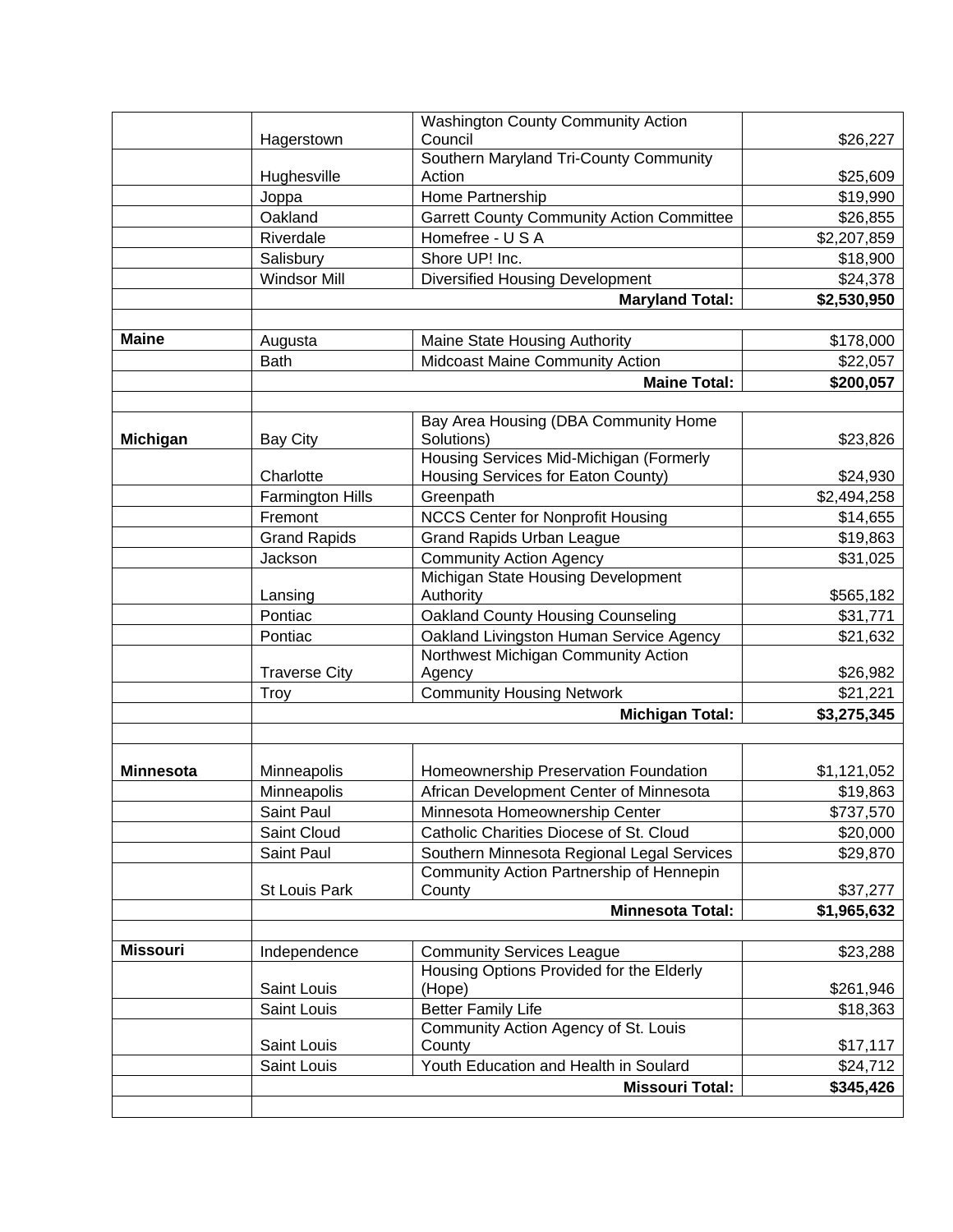| <b>Mississippi</b>    | Jackson               | Housing Authority of The City of Jackson                                             | \$22,453              |
|-----------------------|-----------------------|--------------------------------------------------------------------------------------|-----------------------|
|                       | Jackson               | Mississippi Home Corporation                                                         | \$364,661             |
|                       | Jackson               | Mississippi Homebuyer Education Center-<br>Initiative                                | \$382,914             |
|                       |                       | <b>Housing Education and Economic</b>                                                |                       |
|                       | Jackson               | Development                                                                          | \$32,965              |
|                       |                       | <b>Covenant Faith Outreach Ministries -</b>                                          |                       |
|                       | Tupelo                | Covenant Community Development Corp.                                                 | \$19,580              |
|                       |                       | <b>Mississippi Total:</b>                                                            | \$822,573             |
|                       |                       | Montana Homeownership Network (DBA                                                   |                       |
| <b>Montana</b>        | <b>Great Falls</b>    | Neighborworks Montana)                                                               | \$459,160             |
|                       |                       | <b>Montana Total:</b>                                                                | \$459,160             |
|                       |                       |                                                                                      |                       |
| <b>North Carolina</b> | <b>Forest City</b>    | <b>Foothills Credit Counseling</b>                                                   | \$25,123              |
|                       | Greensboro            | Housing Authority of The City of Greensboro                                          | \$20,953              |
|                       | Hickory               | <b>Western Piedmont Council of Governments</b>                                       | \$32,464              |
|                       | <b>High Point</b>     | Housing Authority of The City of High Point                                          | \$22,042              |
|                       | New Bern              | <b>Twin Rivers Opportunities</b>                                                     | \$24,378              |
|                       | Raleigh               | North Carolina Housing Coalition                                                     | \$676,208             |
|                       | Raleigh               | Raleigh Area Development Authority                                                   | \$23,288              |
|                       | Raleigh               | Telamon Corporation (0011-007)                                                       | \$435,381             |
|                       | <b>Siler City</b>     | <b>Chatham County Housing Authority</b>                                              | \$20,542              |
|                       | <b>Southern Pines</b> | Sandhills Community Action Program                                                   | \$25,548              |
|                       | Statesville           | <b>Statesville Housing Authority</b>                                                 | \$18,900              |
|                       |                       | <b>North Carolina Total:</b>                                                         | \$1,324,827           |
|                       |                       |                                                                                      |                       |
| <b>North Dakota</b>   | <b>Bismarck</b>       | North Dakota Housing Finance Agency                                                  | \$59,318              |
|                       |                       | <b>North Dakota Total:</b>                                                           | \$59,318              |
|                       |                       |                                                                                      |                       |
|                       |                       |                                                                                      |                       |
| Nebraska              | Chadron               | High Plains Community Development Corp.                                              | \$30,129              |
|                       | Fairbury              | <b>Blue Valley Community Action Partnership</b><br><b>Credit Advisors Foundation</b> | \$17,259              |
|                       | Omaha<br>Omaha        | <b>Family Housing Advisory Services</b>                                              | \$138,669             |
|                       |                       | Nebraska Total:                                                                      | \$25,072<br>\$211,129 |
|                       |                       |                                                                                      |                       |
|                       |                       |                                                                                      |                       |
| <b>New Hampshire</b>  | <b>Bedford</b>        | New Hampshire Housing Finance Authority                                              | \$290,146             |
|                       |                       | <b>New Hampshire Total:</b>                                                          | \$290,146             |
|                       |                       |                                                                                      |                       |
|                       |                       | Senior Citizens United Community Services                                            |                       |
| <b>New Jersey</b>     | Audubon               | of Camden County<br>County of Bergen, Department of Human                            | \$22,802              |
|                       |                       | Services, Division of Senior Services                                                | \$18,556              |
|                       |                       |                                                                                      |                       |
|                       | Hackensack            |                                                                                      |                       |
|                       |                       | Consumer Credit and Budget Counseling,<br>(DBA National Foundation for Debt          |                       |
|                       | Marmora               | Management)                                                                          | \$135,145             |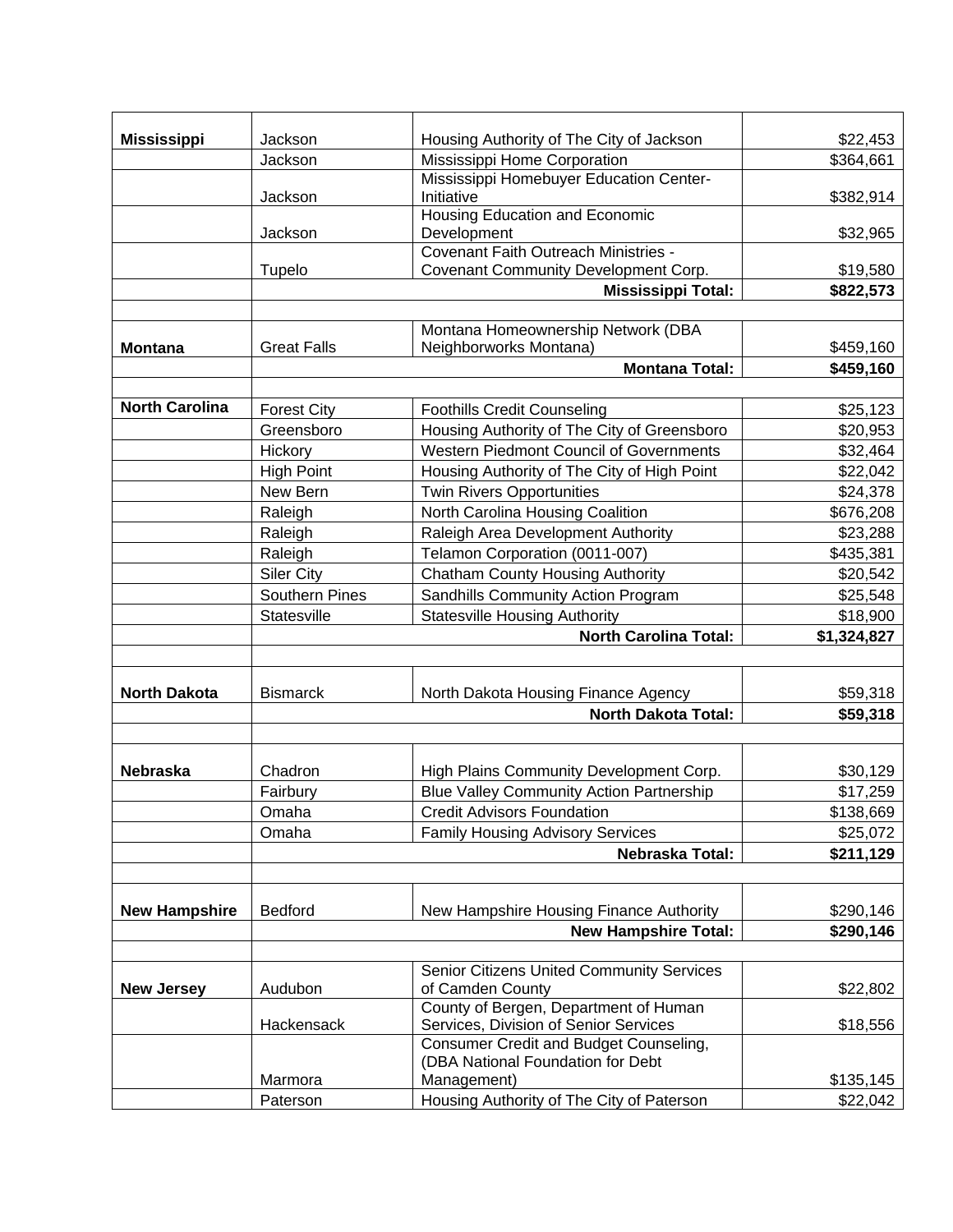|                   | Raritan           | <b>Central Jersey Housing Resource Center</b>                             | \$14,500    |
|-------------------|-------------------|---------------------------------------------------------------------------|-------------|
|                   |                   | Ocean Community Economic Action Now.                                      |             |
|                   | <b>Toms River</b> | (O.C.E.A.N.)                                                              | \$24,647    |
|                   |                   | Housing & Community Development Network                                   |             |
|                   | Trenton           | of New Jersey                                                             | \$300,106   |
|                   | Trenton           | New Jersey Housing and Mortgage Finance<br>Agency                         | \$160,748   |
|                   | <b>Union City</b> | North Hudson Community Action Corp.                                       | \$18,348    |
|                   |                   | <b>New Jersey Total:</b>                                                  | \$716,894   |
|                   |                   |                                                                           |             |
|                   |                   |                                                                           |             |
| <b>New Mexico</b> | Santa Fe          | Northern Pueblos Housing Authority                                        | \$18,348    |
|                   |                   | <b>New Mexico Total:</b>                                                  | \$18,348    |
|                   |                   |                                                                           |             |
|                   |                   | Southern Nevada Regional Housing                                          |             |
| <b>Nevada</b>     | Las Vegas,        | Authority                                                                 | \$18,348    |
|                   | North Las Vegas   | Nevada Partners                                                           | \$23,557    |
|                   |                   | <b>Nevada Total:</b>                                                      | \$41,905    |
|                   |                   |                                                                           |             |
| <b>New York</b>   | Albany            | New York State Housing Finance Agency                                     | \$700,863   |
|                   |                   | Metro-Interfaith Housing Management                                       |             |
|                   | Binghamton        | Corporation (DBA Metro Interfaith Services)                               | \$17,117    |
|                   |                   | <b>Allegany County Community Opportunities</b>                            |             |
|                   | <b>Belmont</b>    | and Rural Development (ACCORD) Corp.                                      | \$26,982    |
|                   |                   | Rockaway Development and Revitalization                                   |             |
|                   | Far Rockaway      | Corp.                                                                     | \$20,953    |
|                   | Fulton            | <b>City of Fulton Community Development</b>                               | \$20,005    |
|                   | New York          | Agency<br>National Urban League                                           | \$1,123,216 |
|                   | New York          | New York Mortgage Coalition                                               | \$453,476   |
|                   |                   |                                                                           |             |
|                   | New York          | Strycker's Bay Neighborhood Council<br>Niagara Falls Neighborhood Housing | \$15,066    |
|                   | Niagara Falls     | Services                                                                  | \$22,042    |
|                   | Rochester         | Marketview Heights Assoc.                                                 | \$23,005    |
|                   | Rochester         | Pathstone Corporation                                                     | \$261,565   |
|                   | Rockville Centre  | Hispanic Brotherhood of Rockville Centre                                  | \$20,273    |
|                   | Schenectady       | Better Neighborhoods, Inc.                                                | \$23,826    |
|                   |                   | <b>New York Total:</b>                                                    | \$2,728,389 |
|                   |                   |                                                                           |             |
| Ohio              | Akron             | <b>Fair Housing Contact Service</b>                                       | \$26,085    |
|                   | Cleveland         | <b>Community Housing Solutions</b>                                        | \$19,311    |
|                   | Cincinnati        | Working in Neighborhoods                                                  | \$23,967    |
|                   | Dayton            | County, Corp                                                              | \$20,542    |
|                   | Fremont           | <b>WSOS Community Action Commission</b>                                   | \$28,228    |
|                   | Lima              | West Ohio Community Action Partnership                                    | \$20,273    |
|                   | Painesville       | <b>Fair Housing Resource Center</b>                                       | \$32,257    |
|                   |                   | Youngstown Neighborhood Development                                       |             |
|                   | Youngstown        | Corp.                                                                     | \$22,184    |
|                   | Youngstown        | <b>Compass Family &amp; Community Services</b>                            | \$20,811    |
|                   | Youngstown        | Youngstown Metropolitan Housing Authority                                 | \$23,415    |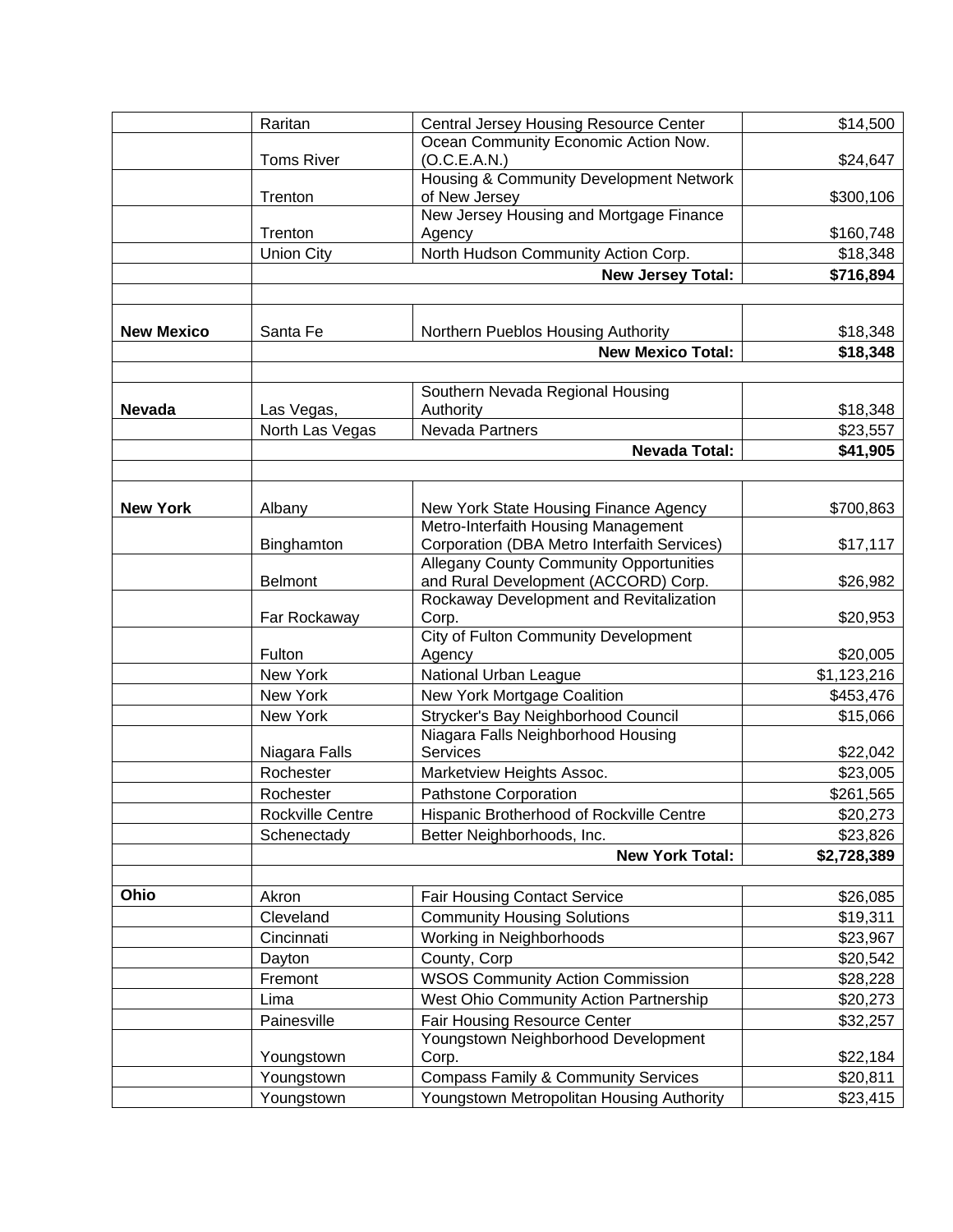|                       |                 | <b>Ohio Total:</b>                                                           | \$237,073   |
|-----------------------|-----------------|------------------------------------------------------------------------------|-------------|
|                       |                 |                                                                              |             |
|                       |                 | <b>Consumer Credit Counseling Service of</b>                                 |             |
| <b>Oklahoma</b>       | Bethany         | Central Oklahoma                                                             | \$34,197    |
|                       |                 | <b>Community Development Support</b>                                         |             |
|                       | Enid            | Association                                                                  | \$18,759    |
|                       | Hugo            | <b>Choctaw Housing Authority</b><br>Community Action Agency of Oklahoma City | \$18,079    |
|                       | Oklahoma City   | and Oklahoma/Canadian Counties                                               | \$18,759    |
|                       | Tulsa           | Housing Partners of Tulsa Inc.                                               | \$16,848    |
|                       |                 | <b>Oklahoma Total:</b>                                                       | \$106,642   |
|                       |                 |                                                                              |             |
| Oregon                | Hillsboro       | Open Door Counseling Center                                                  | \$35,763    |
|                       | La Grande       | <b>Community Connection of Northeast Oregon</b>                              | \$19,580    |
|                       | McMinnville     | Housing Authority of Yamhill County                                          | \$23,826    |
|                       | Portland        | Native American Youth and Family Center                                      | \$14,655    |
|                       |                 |                                                                              |             |
|                       |                 | <b>Oregon Total:</b>                                                         | \$93,824    |
| Pennsylvania          |                 |                                                                              |             |
|                       | Greensburg      | <b>Westmoreland Community Action</b>                                         | \$18,079    |
|                       | Harrisburg      | Pennsylvania Housing Finance Agency                                          | \$1,612,373 |
|                       | Homestead       | Mon Valley Initiative                                                        | \$794,620   |
|                       | Philadelphia    | Hispanic Association of Contractors and<br>Enterprises                       | \$26,161    |
|                       |                 | Intercommunity Action (DBA Interact,                                         |             |
|                       | Philadelphia    | Journey's Way)                                                               | \$16,848    |
|                       | Philadelphia    | Nueva Esperanza                                                              | \$661,310   |
|                       |                 | Pennsylvania Community Real Estate Corp.                                     |             |
|                       | Philadelphia    | (DBA Tenant Union Representative Network)                                    | \$24,109    |
|                       |                 | Pennsylvania Total:                                                          | \$3,153,500 |
|                       |                 |                                                                              |             |
|                       |                 | Corporacion Desarrollo Economico, Vivienda                                   |             |
| <b>Puerto Rico</b>    | Arecibo         | Y Salud                                                                      | \$24,251    |
|                       |                 | <b>Puerto Rico Total:</b>                                                    | \$24,251    |
|                       |                 |                                                                              |             |
| <b>Rhode Island</b>   | Providence      | <b>Providence Housing Authority</b>                                          | \$19,580    |
|                       |                 | <b>Rhode Island Total:</b>                                                   | \$19,580    |
|                       |                 |                                                                              |             |
|                       |                 | <b>Community Development &amp; Improvement</b>                               |             |
| <b>South Carolina</b> | Aiken           | Corp.                                                                        | \$19,169    |
|                       |                 | <b>Beaufort County Black Chamber of</b>                                      |             |
|                       | <b>Beaufort</b> | Commerce                                                                     | \$26,586    |
|                       | Orangeburg      | Southeastern Housing Foundation                                              | \$19,169    |
|                       |                 | South Carolina Total:                                                        | \$64,924    |
|                       |                 |                                                                              |             |
| <b>South Dakota</b>   | Pierre          | South Dakota Housing Development<br>Authority                                |             |
|                       |                 |                                                                              | \$271,990   |
|                       |                 | <b>South Dakota Total:</b>                                                   | \$271,990   |
|                       |                 |                                                                              |             |
| <b>Tennessee</b>      | Franklin        | <b>Gap Community Development Resources</b>                                   | \$21,505    |
|                       | Jackson         | West Tennessee Legal Services, Inc.                                          | \$824,040   |
|                       |                 |                                                                              |             |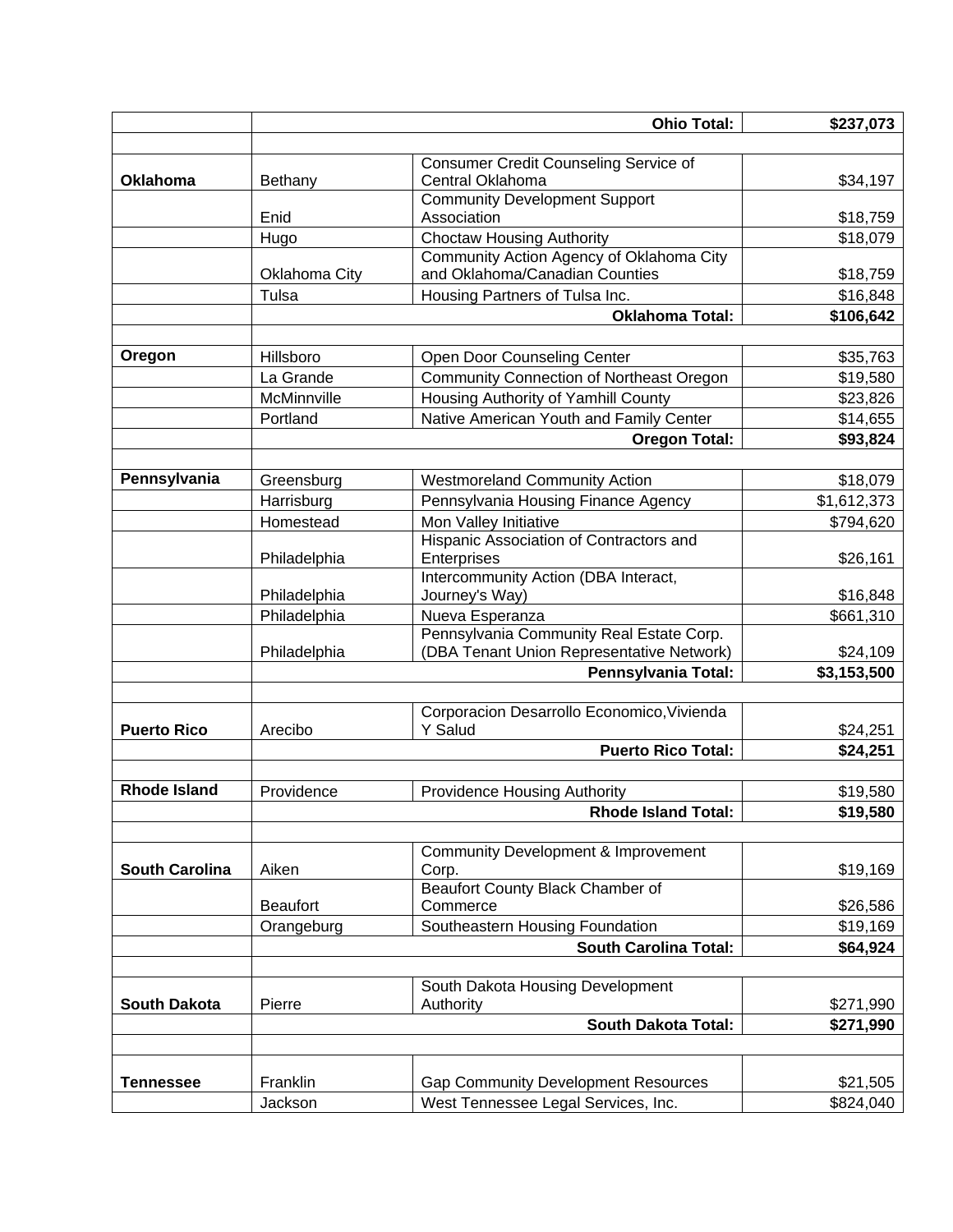|                       |                 | <b>Eastern Eight Community Development</b>                             |             |
|-----------------------|-----------------|------------------------------------------------------------------------|-------------|
|                       | Johnson City    | Corp.                                                                  | \$25,199    |
|                       |                 | <b>Clinch-Powell Resource Conservation and</b>                         |             |
|                       | Rutledge        | <b>Development Council</b>                                             | \$25,751    |
|                       | Springville     | <b>Community Action Network</b>                                        | \$22,594    |
|                       |                 | <b>Tennessee Total:</b>                                                | \$919,089   |
|                       |                 |                                                                        |             |
| <b>Texas</b>          | <b>Bellaire</b> | Easter Seals of Greater Houston                                        | \$21,915    |
|                       |                 | Transformance (Formerly CCCS of Greater                                |             |
|                       | Dallas          | Dallas)                                                                | \$212,703   |
|                       | <b>Dallas</b>   | Dallas Area Habitat for Humanity                                       | \$20,542    |
|                       | Dallas          | East Dallas Community Organization                                     | \$16,706    |
|                       |                 | <b>Keystone Community Development</b>                                  |             |
|                       | Deer Park       | Corporation                                                            | \$20,542    |
|                       |                 | City of San Antonio/Department of Human                                |             |
|                       | San Antonio     | Services                                                               | \$24,661    |
|                       | Sugar Land      | Money Management International Inc.                                    | \$3,000,000 |
|                       | Waco            | <b>Waco Community Development Corporation</b>                          | \$23,005    |
|                       |                 | <b>Texas Total:</b>                                                    |             |
|                       |                 |                                                                        | \$3,340,074 |
|                       |                 | Utah State University - Family Life Center -                           |             |
| Utah                  | Logan           | <b>HFC</b>                                                             | \$29,166    |
|                       | Provo           | <b>Community Action Services</b>                                       | \$23,826    |
|                       |                 | <b>Utah Total:</b>                                                     | \$52,992    |
| Virginia              | Alexandria      | <b>Catholic Charities USA</b>                                          | \$1,117,080 |
|                       | Richmond        | Virginia Housing Development Authority                                 | \$1,225,258 |
|                       |                 | <b>Virginia Total:</b>                                                 | \$2,342,338 |
|                       |                 |                                                                        |             |
| <b>Virgin Islands</b> | St Thomas       | Virgin Islands Housing Finance Authority                               | \$25,910    |
|                       |                 | <b>Virgin Islands Total:</b>                                           | \$25,910    |
|                       |                 |                                                                        |             |
| <b>Vermont</b>        | Rutland         | Bennington-Rutland Opportunity Council                                 | \$28,086    |
|                       |                 | <b>Vermont Total:</b>                                                  | \$28,086    |
|                       |                 |                                                                        |             |
|                       | Seattle         | <b>Washington State Housing Finance</b><br>Commission                  | \$480,901   |
| Washington            |                 |                                                                        |             |
|                       |                 | <b>Washington Total:</b>                                               | \$480,901   |
|                       |                 |                                                                        |             |
| <b>Wisconsin</b>      | Madison         | Movin' Out.                                                            | \$24,788    |
|                       | Madison         | <b>Tenant Resource Center</b>                                          | \$23,840    |
|                       |                 | <b>Wisconsin Total:</b>                                                | \$48,628    |
|                       |                 | Kanawha Institute for Social Research &                                |             |
| <b>West Virginia</b>  | Dunbar          | Action                                                                 | \$16,027    |
|                       |                 |                                                                        | \$14,655    |
|                       | Delbarton       | Housing Authority of Mingo County<br>Southern Appalachian Labor School |             |
|                       | Oak Hill        | Foundation                                                             | \$19,863    |
|                       |                 |                                                                        |             |